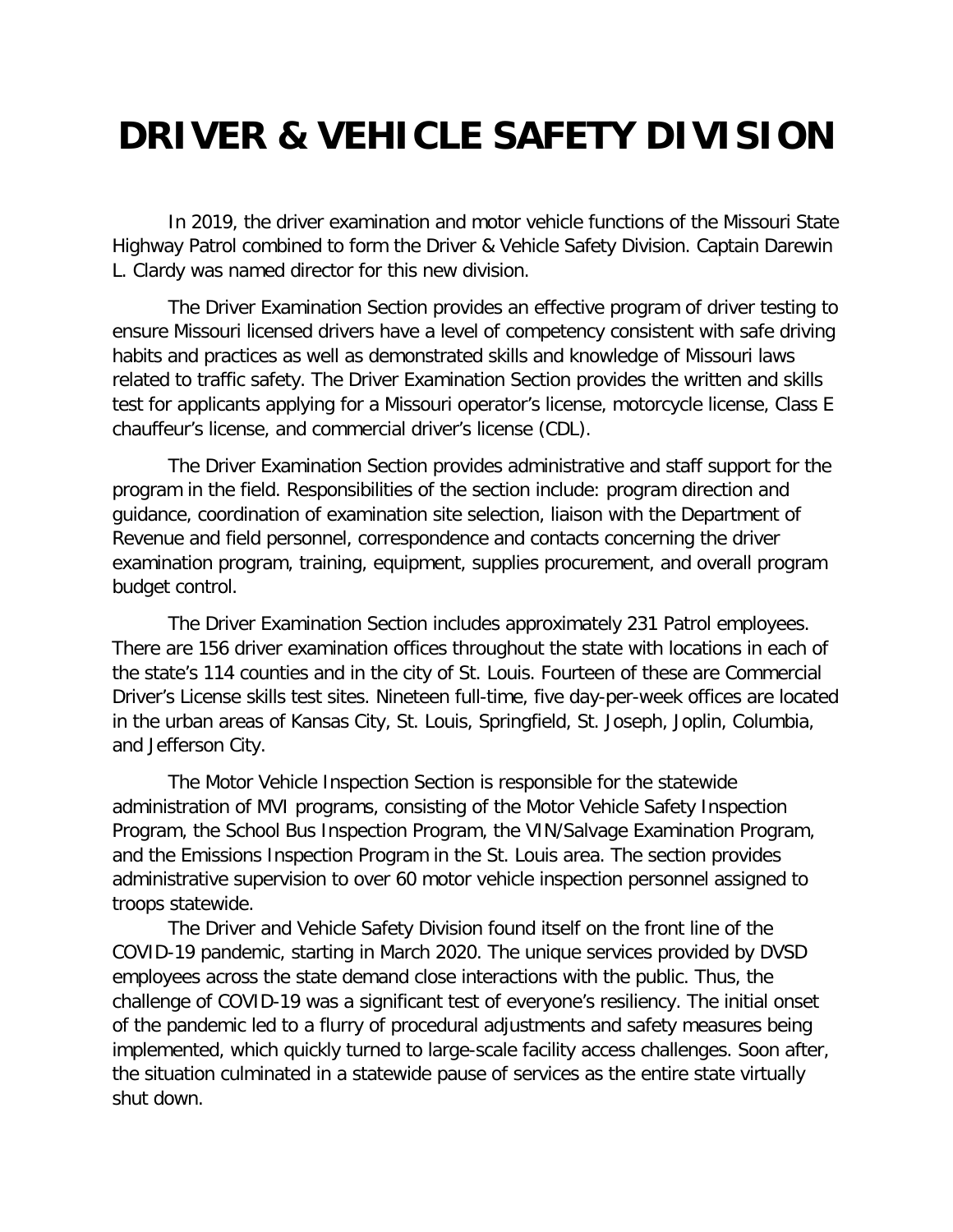The division capitalized on this time by securing necessary safety equipment, maintaining a dialogue nationally on how to best combat the pandemic, monitoring industry needs, and preparing a re-entry to service plan.

Upon returning to service, DVSD employees throughout the state responded exceptionally and provided citizens the needed services. Troop commanders helped assess their regions and led the charge of ensuring all challenges were met. Extended hours and facility adjustments for social distancing were the norm as the demand for services grew.

The Driver Examination Section experienced a sustained surge in the demand for written testing, non-CDL skills testing, and overall testing throughout May and June. The Motor Vehicle Inspection Section experienced a heavy backlog of salvage inspections and extended the inspections of school buses through the month of June. Motor vehicle safety inspection and emission stations also experienced a significant increase in demand as citizens adjusted to their new normal through the summer.

Throughout the challenges of 2020, DVSD employees embraced the opportunity to collaborate on creating solutions that both served the public and protected our employees as best as possible.

Two DVSD team members accepted awards for their outstanding efforts in 2020.

Clerk Typist Kimberly Threet was named Department of Public Safety Non-Sworn Employee of the Month for February 2021. She was recognized for her actions during 2020, when a longtime employee's retirement in mid-May left a full-time position vacant. The duties were extremely time-sensitive, including processing emissions and safety inspections records from stations around the state to meet daily deadlines and promptly fulfilling orders for a variety of motor vehicle safety inspection stickers and decals.

Ms. Threet, whose own full-time position in the division was quite demanding, managed to research the responsibilities of the vacant position, learned the necessary processes and procedures, and juggled both full-time positions for five months, until a new employee could be brought on board. It was quite a challenge, but she prioritized pressing issues and found a way to handle both positions. Ms. Threet met the deadlines for the most time-sensitive requirements and took the initiative to train other employees so responsibilities could be shared in the future, if necessary.

MVI Analyst Brenda J. Davis accepted the Superintendent's Award for Excellence in Public Service for 2020. Her knowledge of budget, law, directives, and the state's rule-making process is invaluable to the organization. Mrs. Davis serves as the program director for the division's School Bus Inspection Program. She provides oversight, communication, research, and leadership to ensure over 12,000 school buses in our statewide program are properly accounted for and safe for our students. Mrs. Davis serves on the city council for her hometown of Vienna, MO. She tutors local students